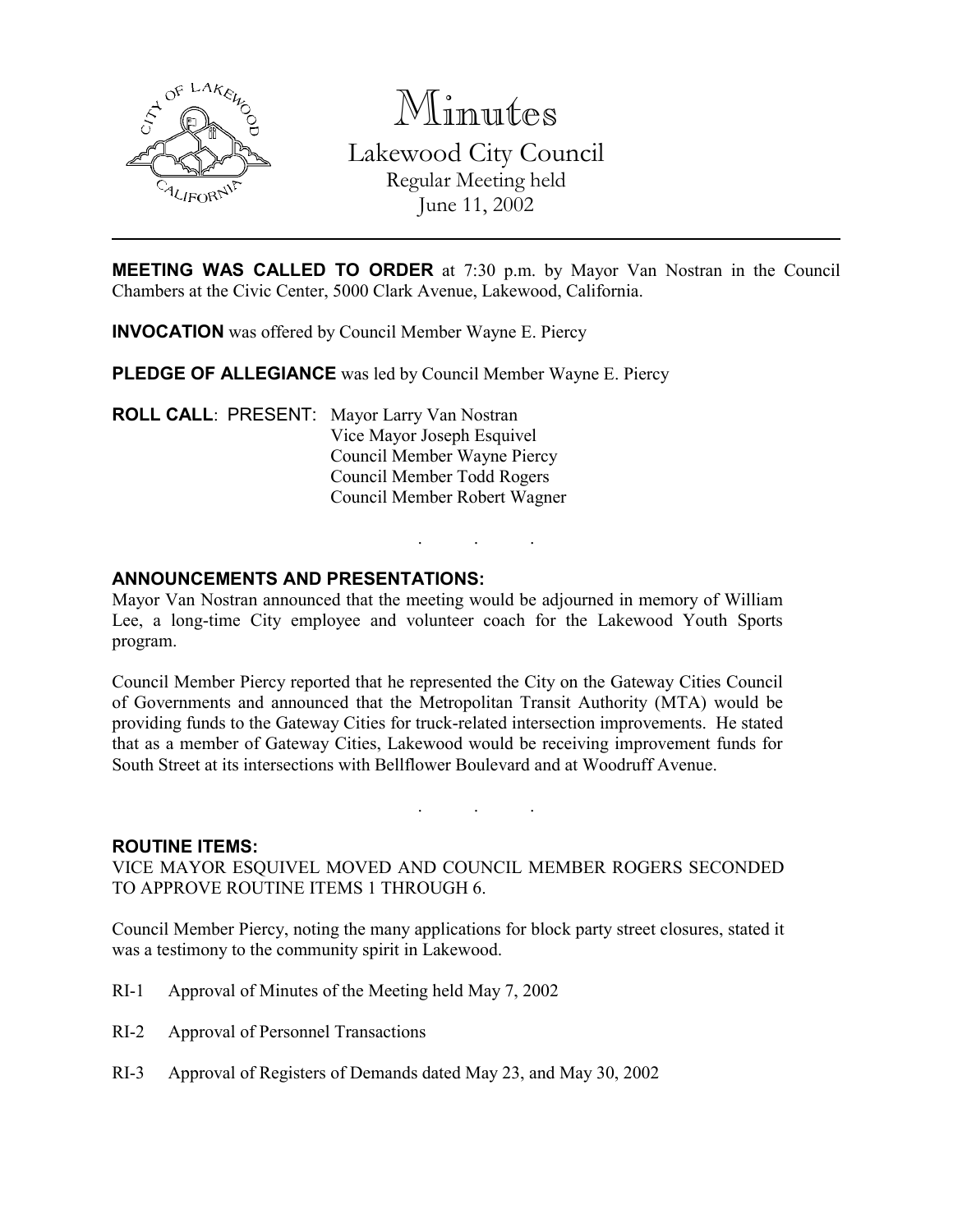City Council Minutes June 11, 2002 Page 2

#### ROUTINE ITEMS: Continued

- RI-4 Approval of Street Closures on July 4th for Block Party Purposes
- RI-5 Directing Biennial Review of Conflict of Interest Codes
- RI-6 RESOLUTION NO. 2002-29; A RESOLUTION OF THE CITY COUNCIL OF THE CITY OF LAKEWOOD APPROVING A COST SHARING AGREEMENT WITH THE STATE OF CALIFORNIA DEPARTMENT OF TRANSPORTATION FOR ELECTRICAL FACILITIES ON STATE HIGHWAYS IN THE CITY OF LAKEWOOD

UPON ROLL CALL VOTE, THE MOTION WAS APPROVED:

AYES: COUNCIL MEMBERS: Rogers, Esquivel, Piercy, Wagner and Van Nostran NAYS: COUNCIL MEMBERS: None

### 1.1 • AWARD OF BID FOR PURCHASING BID #02-7, FORD F-550 CAB & CHASSIS TRUCK WITH SERVICE BODY

. . .

The Director of Finance, Larry Schroeder, gave a brief oral presentation based on the memorandum in the agenda and stated formal bids had been requested for the purchase of a Ford F-550 cab and chassis truck with a service body. The vehicle would replace a 1983 unit currently in service and utilized by the Water Department. One bid was received from eight bid packages distributed. It was the recommendation of staff that the City Council authorize the purchase of a Ford F-550 cab and chassis truck with service body from Pacific Ford in the amount of \$69,968.47.

Mayor Van Nostran opened the public hearing at 7:35 p.m. and called for anyone in the audience wishing to address the City Council on this matter. There was no response.

Responding to a question from Council Member Piercy, Mr. Schroeder stated that the 1983 unit would be sold at auction.

COUNCIL MEMBER ROGERS MOVED AND VICE MAYOR ESQUIVEL SECONDED TO CLOSE THE PUBLIC HEARING AND AWARD THE BID TO PACIFIC FORD IN THE AMOUNT OF \$69,968.47. UPON ROLL CALL VOTE, THE MOTION WAS APPROVED:

AYES: COUNCIL MEMBERS: Rogers, Esquivel, Piercy, Wagner and Van Nostran NAYS: COUNCIL MEMBERS: None

. . .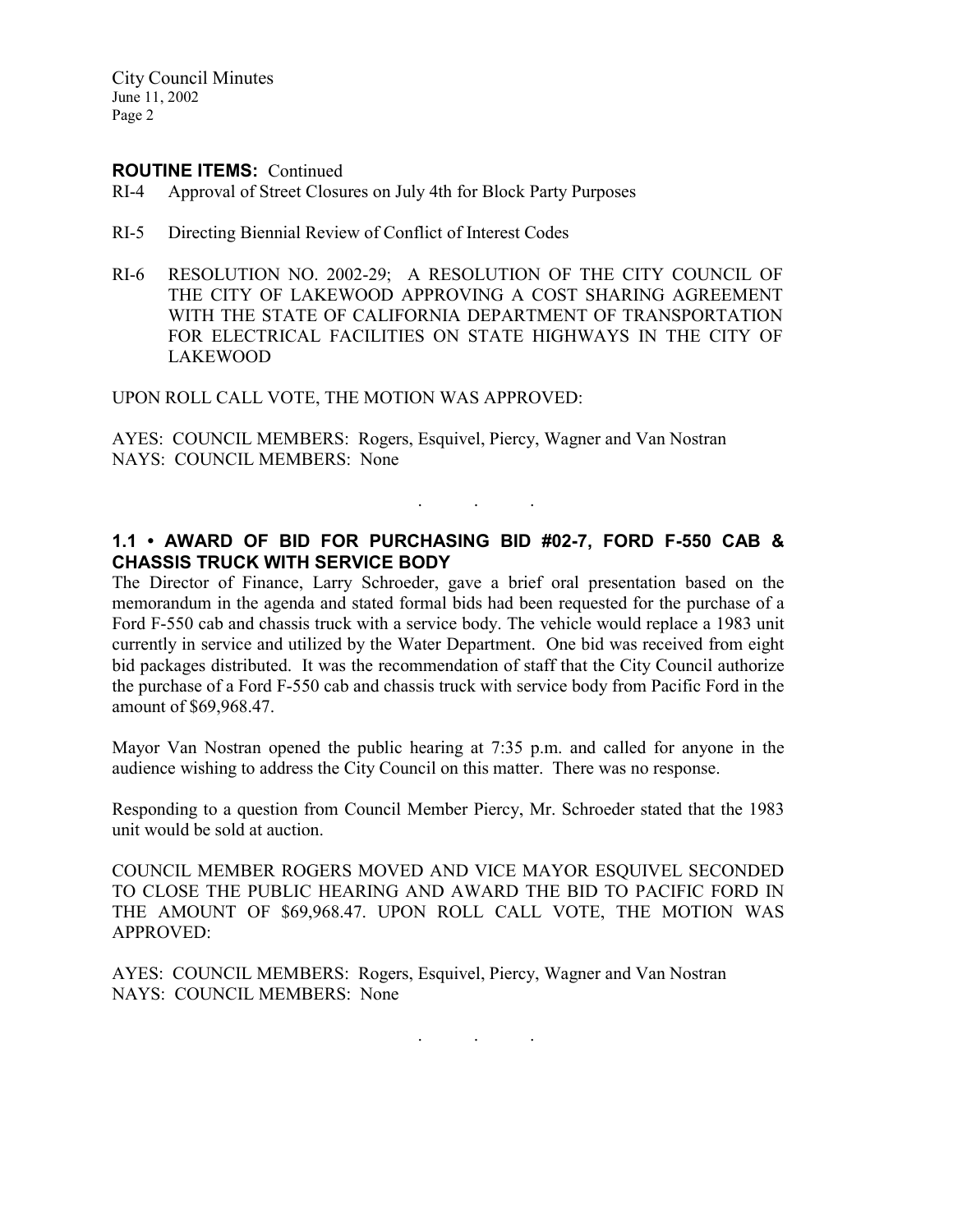2.1 • ORDINANCE NO. 2002-6; PLANNED UNIT DEVELOPMENT REGULATIONS Mayor Van Nostran stated that Ordinance No. 2002-6, which was introduced at the previous meeting, was presented at this time for second reading and adoption.

ORDINANCE NO. 2002-6; AN ORDINANCE OF THE CITY COUNCIL OF THE CITY OF LAKEWOOD AMENDING THE LAKEWOOD MUNICIPAL CODE AND THE ZONING ORDINANCE PERTAINING TO PLANNED UNIT DEVELOPMENT REGULATIONS was read by title by Mayor Van Nostran.

COUNCIL MEMBER WAGNER MOVED AND COUNCIL MEMBER PIERCY SECONDED TO WAIVE FURTHER READING OF ORDINANCE NO. 2002-6. UPON ROLL CALL VOTE, THE MOTION WAS APPROVED:

AYES: COUNCIL MEMBERS: Rogers, Esquivel, Piercy, Wagner and Van Nostran NAYS: COUNCIL MEMBERS: None

COUNCIL MEMBER WAGNER MOVED AND COUNCIL MEMBER PIERCY SECONDED TO ADOPT ORDINANCE NO. 2002-6. UPON ROLL CALL VOTE, THE MOTION WAS APPROVED:

AYES: COUNCIL MEMBERS: Rogers, Esquivel, Piercy, Wagner and Van Nostran NAYS: COUNCIL MEMBERS: None

# 3.1 • E-GOVERNMENT RECREATION REGISTRATION AND DOCUMENT MANAGEMENT SYSTEMS

. . .

Assistant City Manager Michael Stover displayed slides and gave a brief oral presentation based on the memorandum in the agenda. He stated the E-Government Task Force was recommending the implementation of two additional electronic government applications. An eConnect add-on to the Class Software system would provide for online registration and automated online payment for recreation classes. A WebLink add-on to the LaserFiche document imaging system would allow the public and employees to search for and access selected documents through the City's existing website. It was the recommendation of staff that the City Council authorize the purchase and installation of WebLink and eConnect web browser interface systems for the City's document imaging and recreation catalog/class registration systems from ECS Imaging, Inc. and CLASS Software, respectively.

COUNCIL MEMBER PIERCY MOVED AND COUNCIL MEMBER ROGERS SECONDED TO AUTHORIZE STAFF'S RECOMMENDATION. UPON ROLL CALL VOTE, THE MOTION WAS APPROVED:

AYES: COUNCIL MEMBERS: Rogers, Esquivel, Piercy, Wagner and Van Nostran NAYS: COUNCIL MEMBERS: None

. . .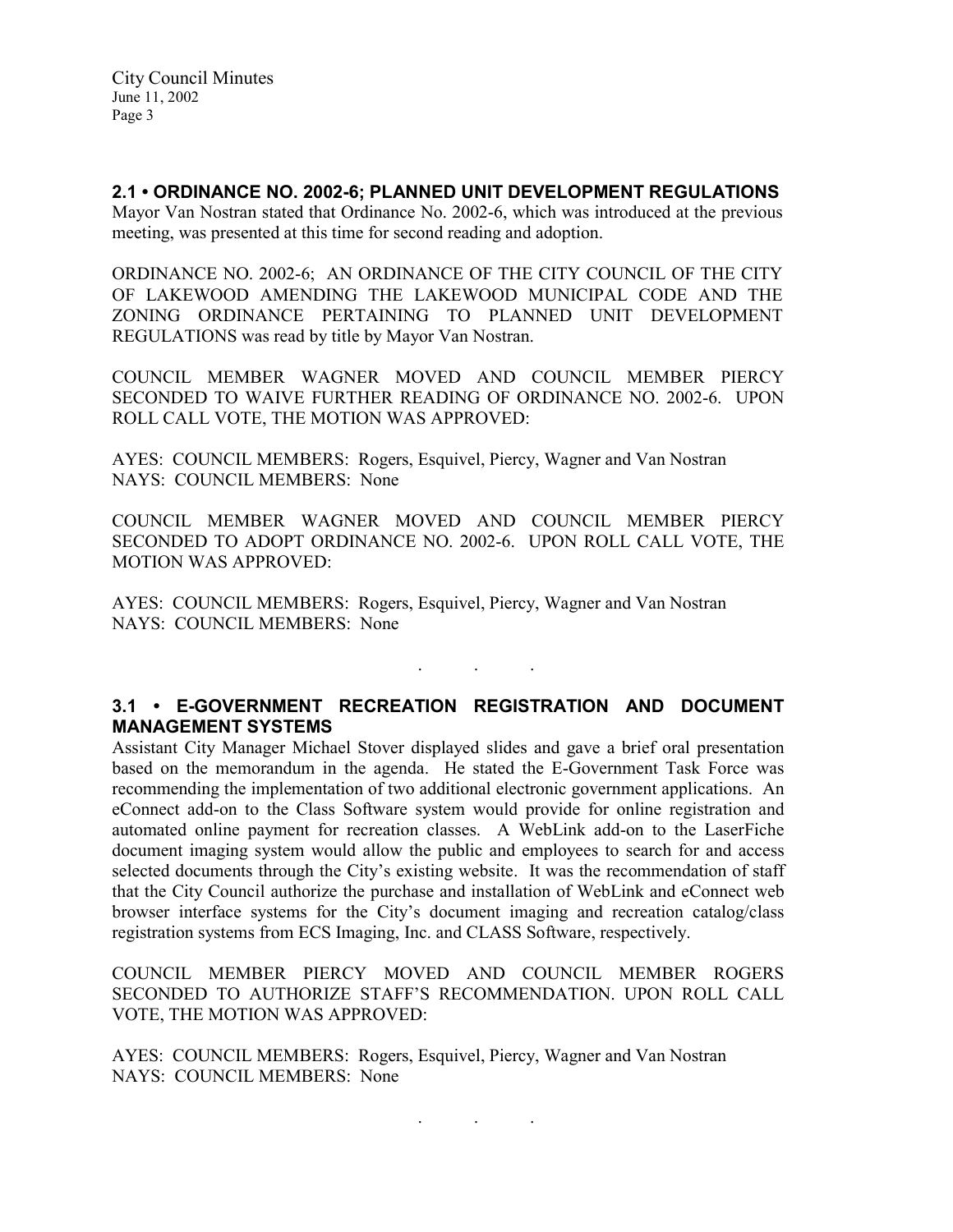# 3.2 • MAY 2002 CALIFORNIA STATE AUDITOR'S REPORT ON THE WATER REPLENISHMENT DISTRICT OF SOUTHERN CALIFORNIA

Water Resources Director Jim Glancy displayed slides and gave a brief oral presentation based on the memorandum in the agenda. He advised that the California State Auditor had published findings on a recent review of operations of the Water Replenishment District of Southern California (WRD). The Auditor's report identified a number of deficiencies and areas where improvement was recommended. He reported that the WRD had responded by taking no exception to any of the recommendations. He noted that the City should support legislation that would assist the WRD in fulfilling the audit recommendations. It was the recommendation of staff that the City Council receive and file the report on the State Auditor's Report.

Council Member Rogers inquired how the WRD had reduced its reserves from \$67 million to \$6 million in such a short time. Mr. Glancy responded by stating that nearly \$30 million had been refunded to the rate payers, like Lakewood, through a grant program. He noted that Lakewood had received almost \$1 million in WRD grant monies which was used to replace water mains. WRD had also purchased a lot of water and had some capital projects under construction.

COUNCIL MEMBER ROGERS MOVED AND VICE MAYOR ESQUIVEL SECONDED TO RECEIVE AND FILE THE REPORT. UPON ROLL CALL VOTE, THE MOTION WAS APPROVED:

AYES: COUNCIL MEMBERS: Rogers, Esquivel, Piercy, Wagner and Van Nostran NAYS: COUNCIL MEMBERS: None

#### WRITTEN COMMUNICATIONS:

CORRESPONDENCE FROM LOS ANGELES COUNTY SUPERVISOR DON KNABE REGARDING GRANT ALLOCATION FROM THE L.A. COUNTY REGIONAL PARK AND OPEN SPACE DISTRICT

. . .

Mayor Van Nostran read a portion of a letter from Los Angeles County Supervisor Don Knabe announcing that the City of Lakewood would be receiving an allocation of \$80,000 from the Los Angeles County Regional Park and Open Space District. He stated that the City was looking forward to receiving the allocation which would be used mainly for the Mae Boyar Park improvement project.

At 7:52 p.m., the Regular Meeting of the City Council was recessed for the Meeting of the Lakewood Redevelopment Agency. At 7:53 p.m., the City Council Meeting was reconvened.

. . .

. . .